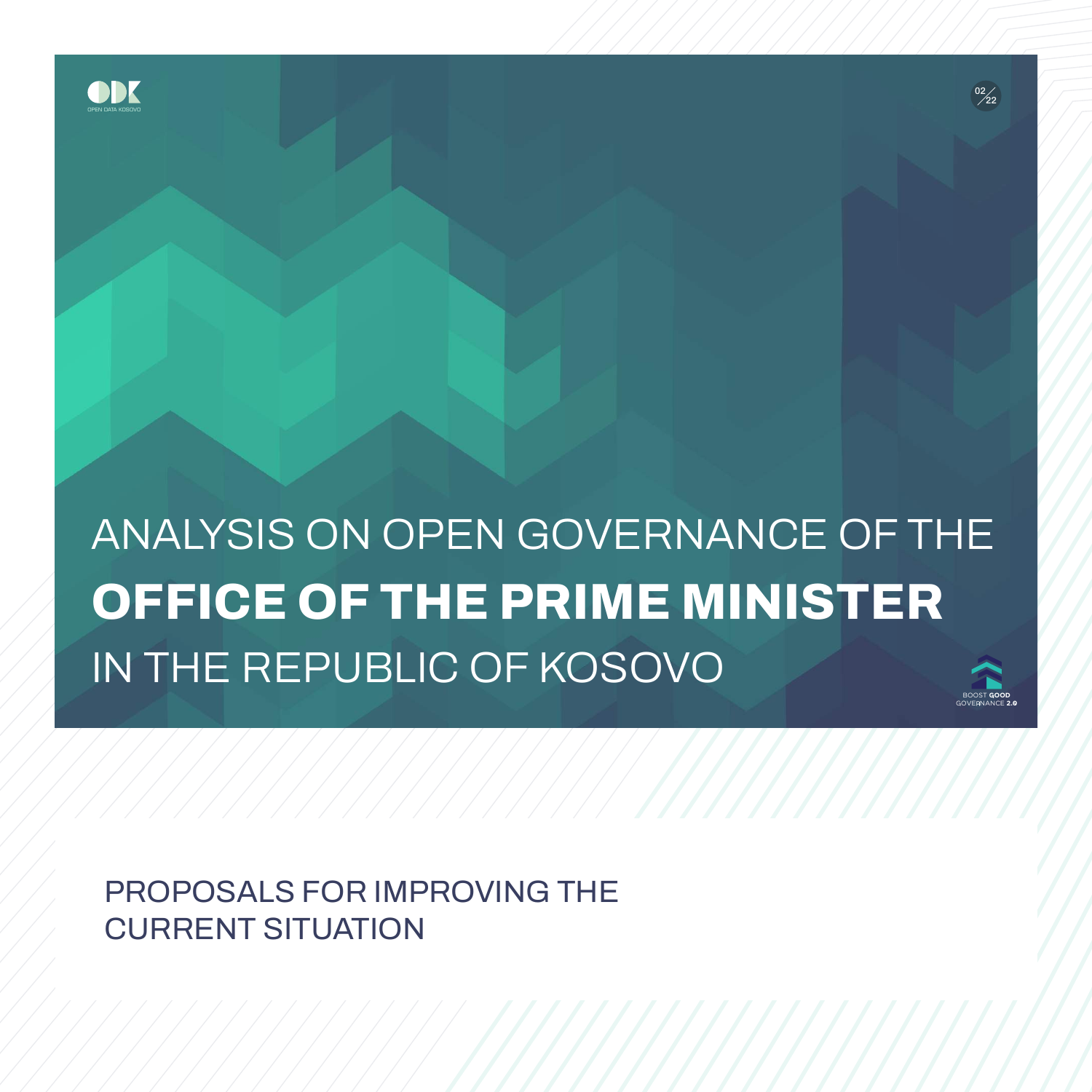## **ABOUT THE PUBLICATION**

This document was developed within the project 'Boost Good Governance 2.0', supported by the National Endowment for Democracy (NED), and implemented by **Open Data Kosovo (ODK).** 

# **AUTHORS**

**Dafina Olluri and Delvina Haxhijaha** 

## SË KUVENDIT NË KUVENDIT NË KUVENDIT NË KUVENDIT NË KUVENDIT NË KUVENDIT NË KUVENDIT NË KUVENDIT NË KUVENDIT NË<br>SERIES E SERIES E SERIES E SERIES E SERIES E SERIES E SERIES E SERIES E SERIES E SERIES E SERIES E SERIES E SE **LANGUAGE VERSIONS**

**ALB, ENG, SRB**

#### Completed on February, 2022 © ODK

The views expressed in this document are the sole responsibility of the authors and do not necessarily represent the official position of the NED. Reproduction and translation for non-commercial purposes are authorized, provided the source is known and the publisher is notified in advance and a copy is sent to.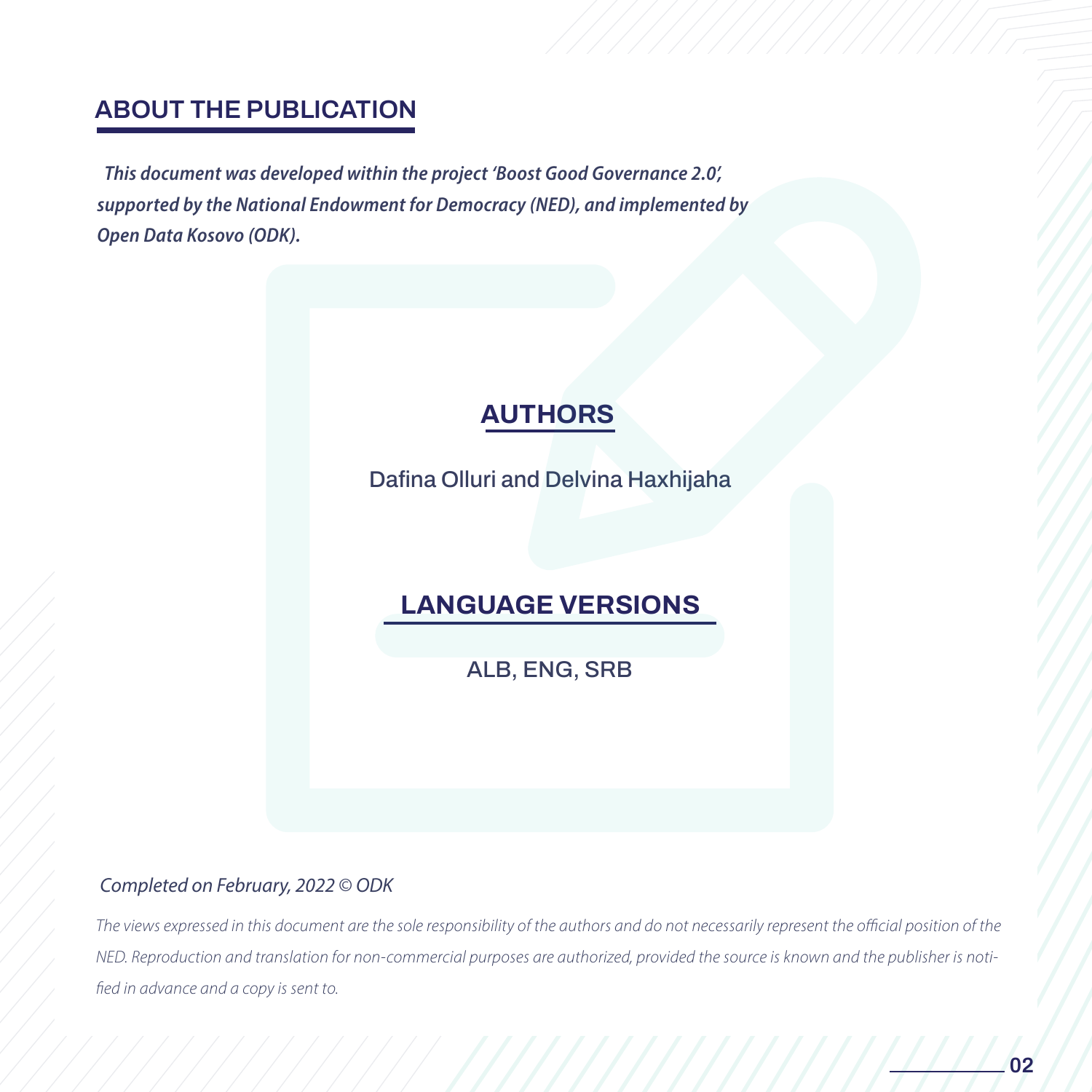#### **INTRODUCTION**

 The analysis conducted by ODK over the years, which have monitored and evaluated the openness and transparency of the work of the Assembly in Kosovo, clearly reveals that legislative transparency in a democracy can improve the performance of parliamentarians. In a democracy, the impetus for performance improvement is created by continuous communication and cooperation with citizens. This document is addressed to all levels of decision makers in the main institution of executive power: in the Government and in the ministries, however, it reflects only the findings from the main executive power, namely the Office of the Prime Minister. Such decision makers can benefit from this document if its results and recommendations are carefully considered. The paper can be in the benefit of representatives of international organizations, as well as colleagues from the NGO sector dealing with these issues.

scientific methodology conducted by Open Data Kosovo in recent months. The purpose of this comprehensive<br>
seconds in the provide a detailed evention of the situation in Keesye, and the contribute to the implementation of the public administration reform. This document also aims to strengthen the principles of good governance and<br>help institutions implement them more effectively in their work. By using the Analysis practices developed for the Office of the Prime Minister during the previous measurement in2019, the analysis of the practical policy proposal is again the result of an extensive research based on the research is to provide a detailed overview of the situation in Kosovo, and to contribute to the implementation of help institutions implement them more effectively in their work.

Following an assessment of the go Following an assessment of the goal proposed last year, respectively in 2019, this paper presents the analysis of the level of openness and recommendations for improvement for 2020. The methodology and its indicators have been continuously improved and adapted to the requirements of the respective year. This policy document also produces a comparative element where ODK has drafted an analysis, including the progress shown over the last two years.

utional openness should be th<br>y as other important policies. <mark>\</mark> Institutional openness should be the policy of all governments in the region and must be formulated and treated equally as other important policies. Such a policy should maintain its objectivity in this matter, and should not be influenced in any case by current political decisions or other political elements.

 ODK has observed the principles of research transparency and presented all its details and results to the institutions. ODK remains open to any suggestions, constructive criticism, and discussion regarding this policy document.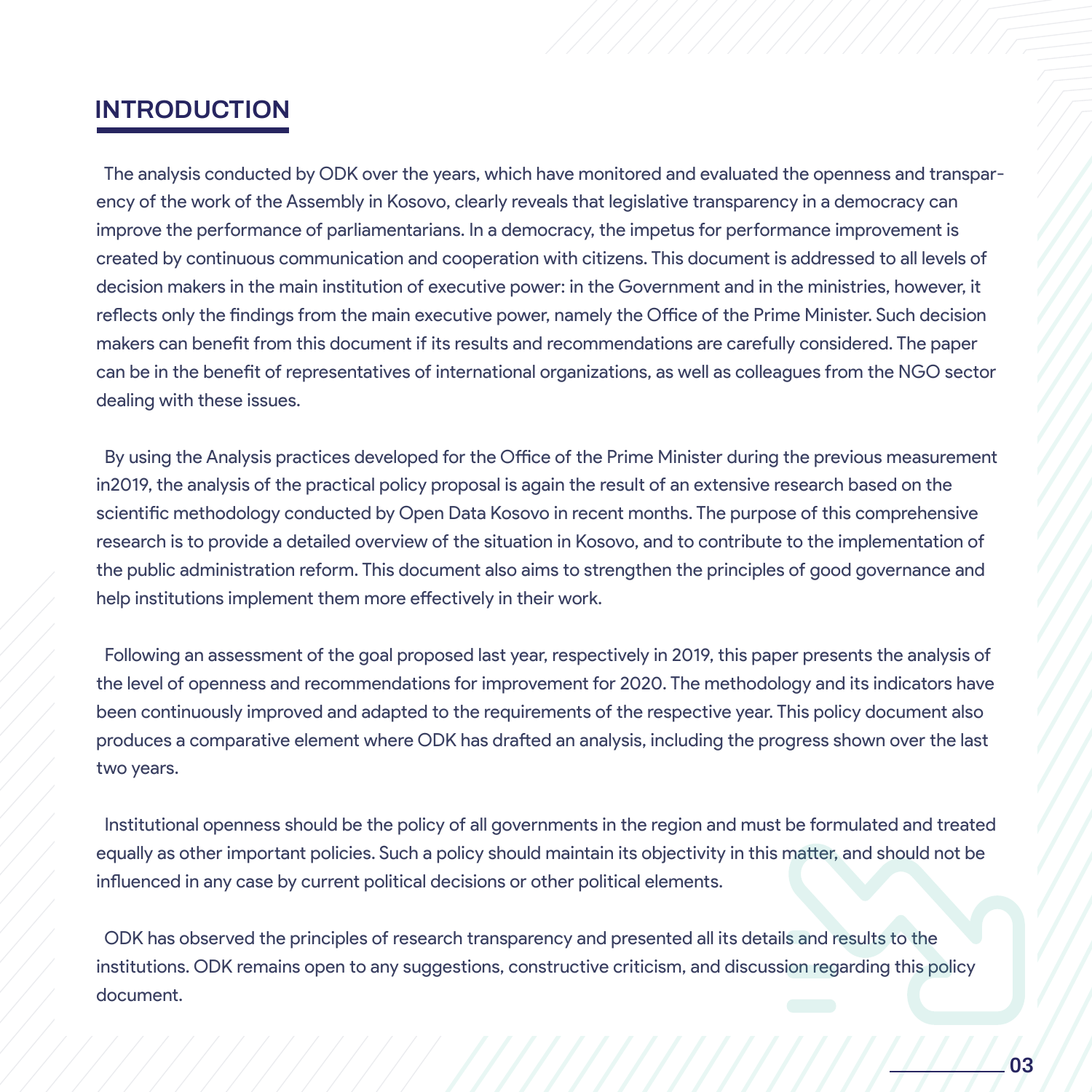#### **RESEARCH METHODOLOGY**

 This analysis tracked the level of obtaining information from the Regional Openness Index, which measures the extent to which institutions of the Western Balkan countries are open to citizens and society, and is based on the following four principles:

- *transparency,*
- *accessibility,*
- *integrity and*
- *awareness.*

cific questions, other sources of public information was performed from the period of May 2021 until<br>tions was developed based on the results of the re By following international standards, recommendations, and examples of good practice, these principles are further developed through specific, quantitative and qualitative indicators. Such principles are assessed on the basis of: access to information on the official websites of institutions, the quality of the legal framework for specific questions, other sources of public information and questionnaires submitted to the institutions. Following the data collection, a data verification model was utilized, which resulted in a standard error of +/- 3%. The evaluation was performed from the period of May 2021 until the end of October 2021. A set of recommendations for institutions was developed based on the results of the research.

The principle of *transparency* req The principle of *transparency* requires that organizational information, budget, and public procurement procedures are made available to the public, as well as published and updated regularly. *Accessibility* relates to ensuring and adhering to procedures for free access to information, improving the availability of information through public debates, and strengthening interactions with citizens. *Integrity* incorporates the elements of preventing corruption, enforcing the code of ethics, and lobbying. The last principle, *Awareness,* refers to monitoring and evaluation of policies implemented by institutions.

The availability of information on government policies and actions, a clear feeling of organizational responsibility and an assurance that governments are administered efficiently and without systemic corruption, are important components of transparent governance. Therefore, all four of the above-mentioned principles, as part of the Regional Openness Index, assist in defining, presenting, and evaluating work and good political will towards transparency.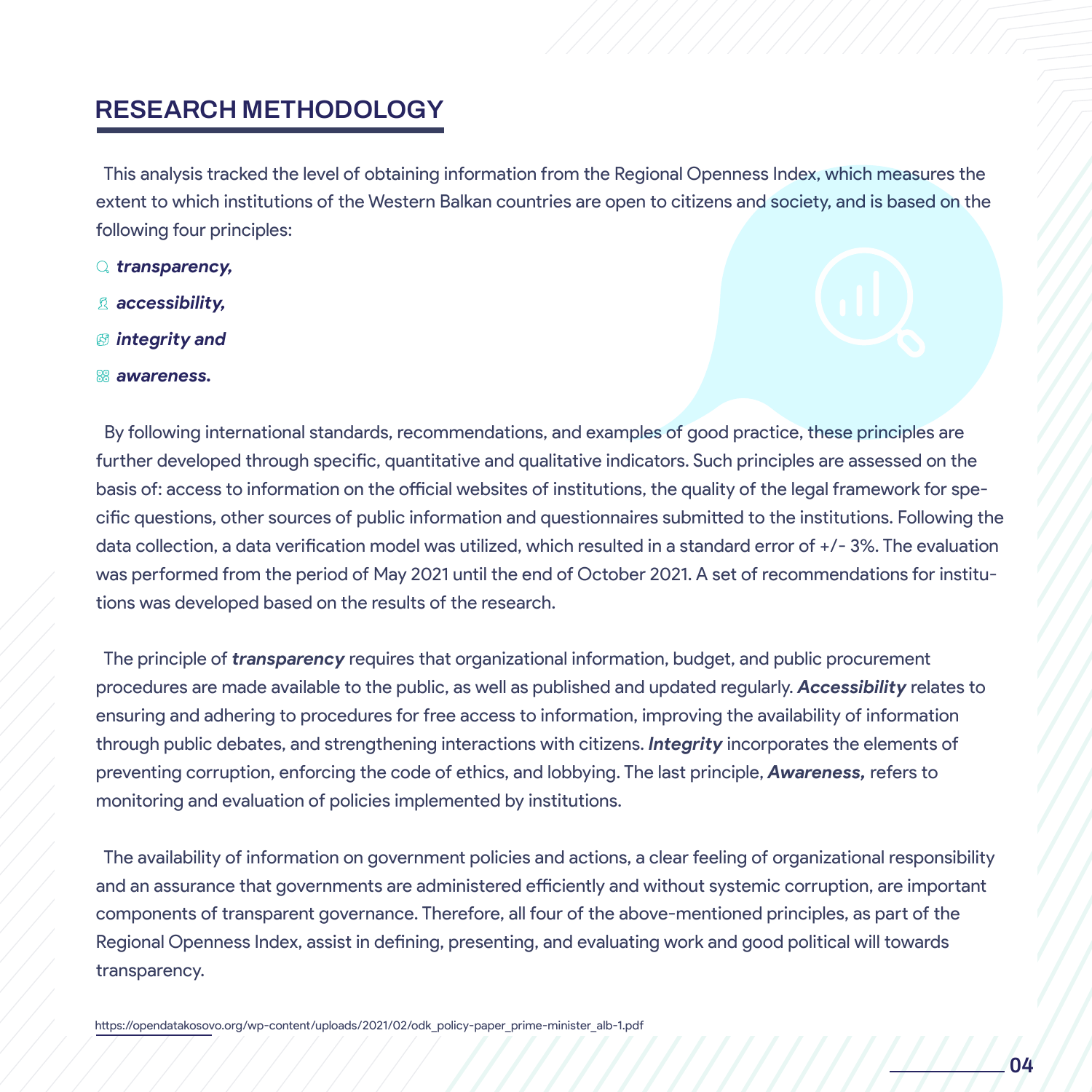#### **OPENNESS OF THE OFFICE OF THE PRIME MINISTER IN 2019**

 The Office of the Prime Minister received an overall score of 63% in 2019. Such a result shows the progress that has been made compared to the results of the previous years, however there is still room for improvement compared to other countries in the region, specifically when we talk about the state-wide aspect. When we compare the result of 63% in 2019 with that of 53% in 2018, there is great progress shown within the year between the two results.

### **OPENNESS OF THE OFFICE OF THE PRIME MINISTER IN 2020**

to 51% for 2019. The Office of the Prime Minister received an overall score of 62% for 2020. The institution in question needs to be consistently even more open and transparent with the public and third parties - thus setting an example for other institutions, such as the line ministries. The Office of the Prime Minister still requires a lot of room for improvement, especially in the principle of transparency, as it has been scored with a result 41% for 2020, compared

In the following section, a detailed explanation of the key principles and outcomes of the Office of the Prime<br>Minister in the four principles of government openness, which includes: transparency, accessibility, integrity awareness. In the following section, a detailed explanation of the key principles and outcomes of the Office of the Prime awareness.

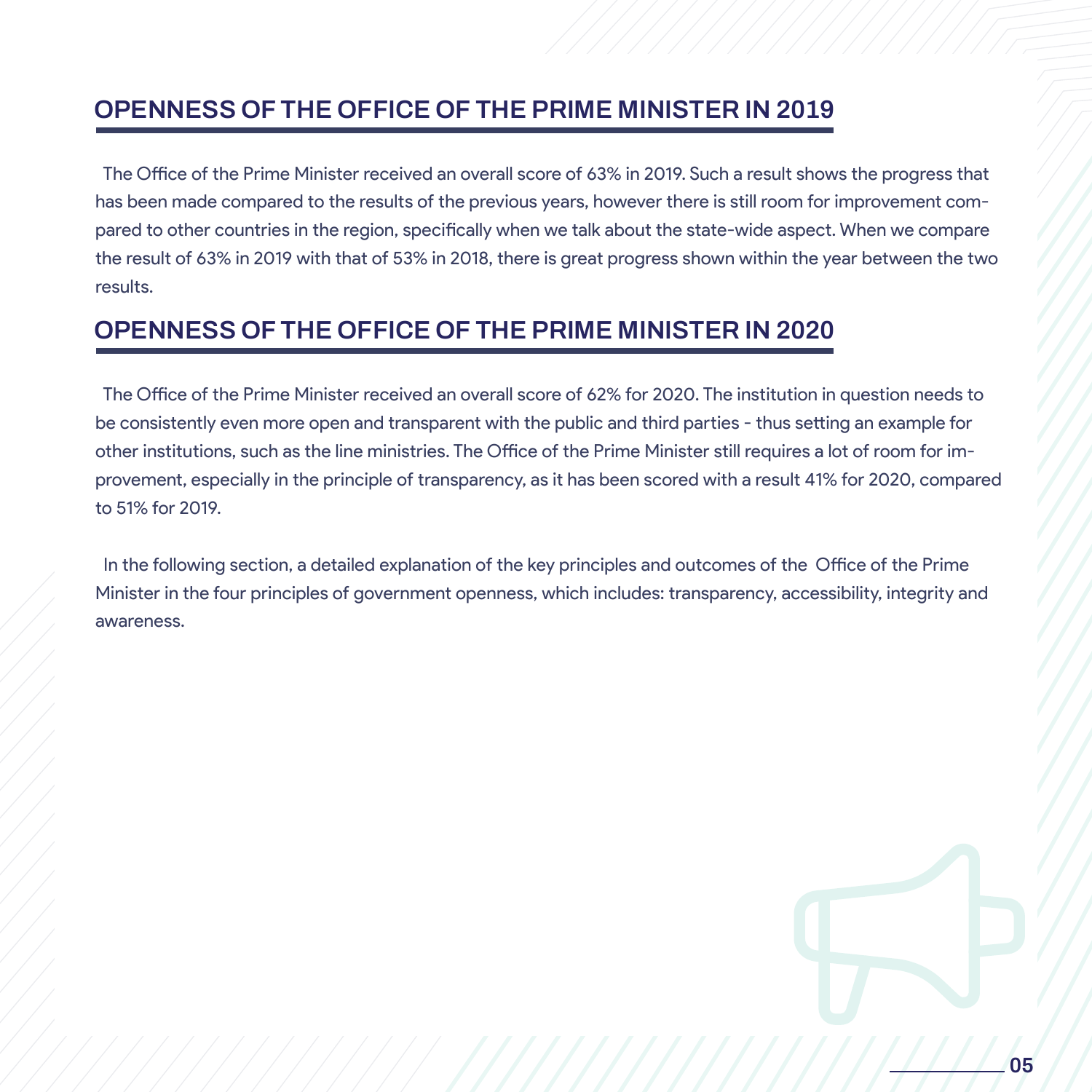#### **TRANSPARENCY (41%)**

 The principle of transparency in 2020 reached a result of 41%, which marked a decrease compared to the previous years. This principle, inter alia, requires that organizational information, budget and public procurement processes should be made available to the public and published on the official website.

 The official website of the Office of the Prime Minister is continuously updated with a description of government competencies, the latest strategies and procedures, meeting minutes and documents discussed at Government sessions. Furthermore, the information presented on the website is available in both official languages of the country. However, assessing the improvements in the above mentioned points, it should be noted that there is a lack of data related to budget transparency - as no information and contractual, budgetary reports or financial plans are published. Additionally, there is no information regarding the level and composition of public, service, and management expenditures.

Even during this year's assessment, information on public procurement procedures, such as: open calls for pro-<br>aurament, decisions and contracts an procurement, and other information, are not provided by the Office of the Prime Minister. Furthermore, the Office of the Prime Minister does not provide a list of companies convicted of<br>bribery in procurement processes that would be barred from participating in future procurement bids. However the electronic platform e-procurem<br>to provide such information. In this<br>its website that directs eitizens to the curement, decisions and contracts on procurement, and other information, are not provided by the Office of the bribery in procurement processes that would be barred from participating in future procurement bids. However, the electronic platform e-procurement developed by the Public Procurement Regulatory Commission continues to provide such information. In this regard, the Office of the Prime Minister should provide an external link within its website that directs citizens to the relevant information, respectively to the E-procurement platform.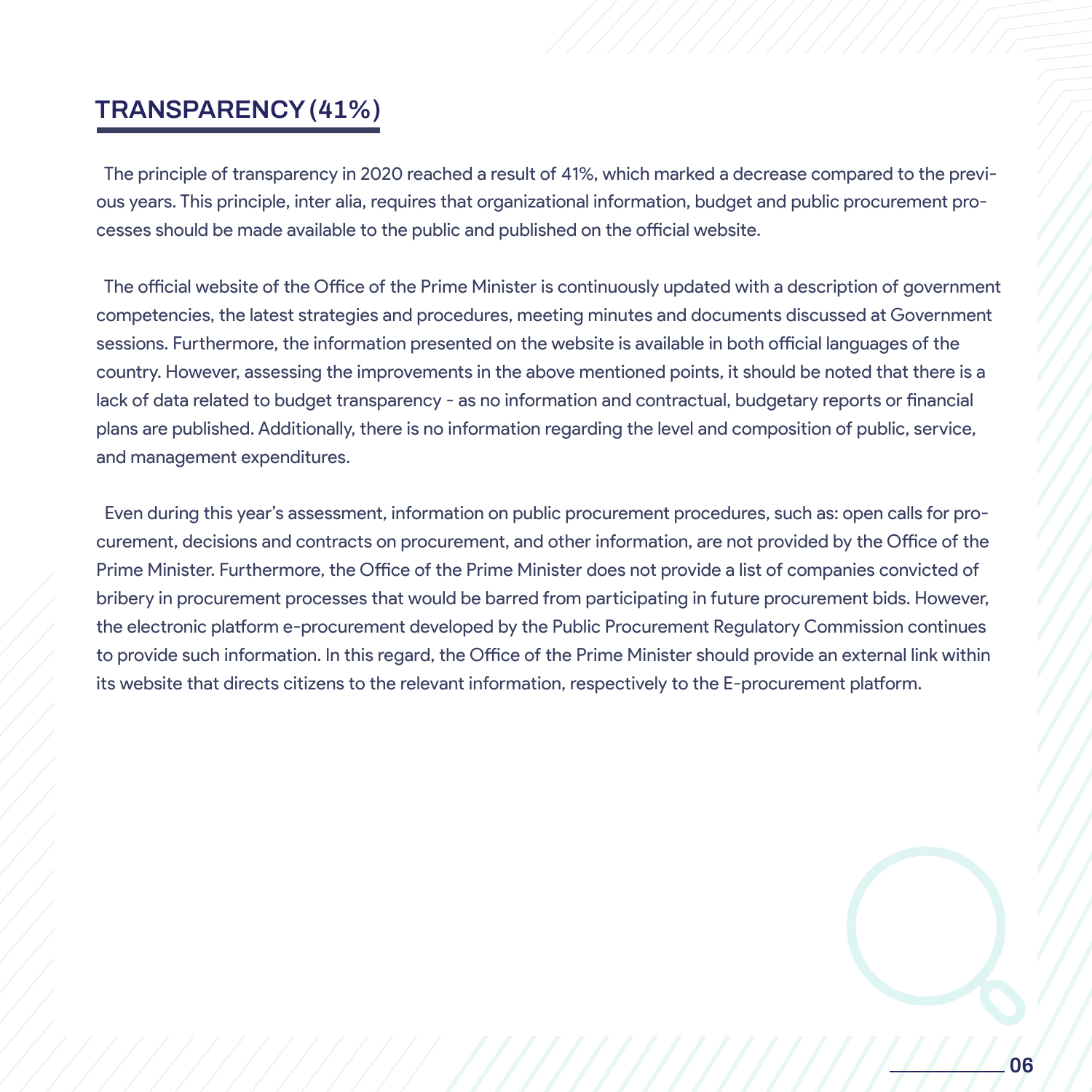#### ACCESSIBILITY (69%)

 The Principle of Accessibility throughout this year's assessment has increased from 63%, as measured in the previous year, to 69%. This result, while showing progress, also indicates that there is room for improvement. Accessibility addresses the level of citizens, CSOs, and stakeholders interested in participating in the work of the Government, included but not limited to the Act on freedom of Information and other regulations.

of the Prime Minister to be more open and accessible to the public, thus achieving a higher score in the Access<br>companent Referring to the Law on Access to Public Documents, each public institution is obliged to have an official e-mail address, specifically for communication with the public and to assign a person to regularly check the received data. There is a practical application of this law as there is a certain person who deals with requests for freedom of information with a reasonable minimum time frame to handle such requests. However, when it comes to annual reports on access to public documents, there is still a lack of monitoring of requests that are rejected or left unanswered. Even during this year of measurement, it is recommended to functionalise a mechanism which would monitor the received requests and the status of those requests. Such a mechanism would assist the Office component.

Additionally in this year's assessment, the Public Consultation platform developed by the Office for Good Gover-<br> nance/Office of the Prime Minister<br>ocuments for consultation and pub<br>published on the platform nance/Office of the Prime Minister should be emphasized, which continues to be updated with all necessary d ocuments for consultation and published by the relevant Ministries. Moreover, reports on consultations are also published on the platform.

quired by the law.<br>
<u>Equired</u> by the law. As for the state entities such as enterprises, public companies, and others, they still have no application in terms of the right to access information. No institution in Kosovo, including the Office of the Prime Minister, has provided any public list or register of documents available in their possession to the general public, although this is re-

When assessing the accessibility of the Office of the Prime Minister on social networks, it is worth noting that the official Facebook and Twitter pages which include news about the Office in question are published on the website of the Government of the Republic of Kosovo. Accounts on social networks such as Twitter and Instagram are linked to the account of the Prime Minister of the country, which are constantly updated with the latest news. This at the same time facilitates accessibility and informing the general public about the activities of the Office.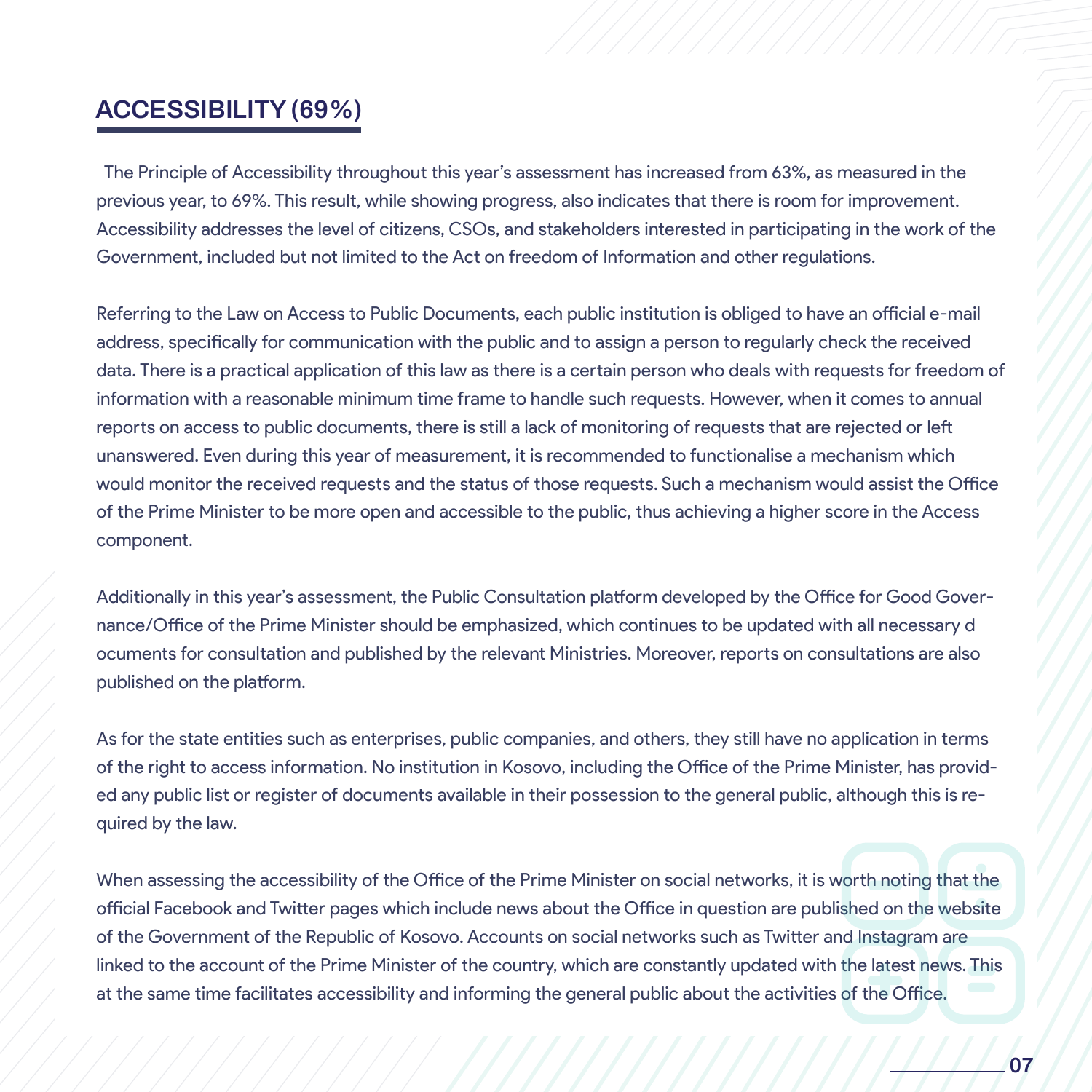### **INTEGRITY (96%)**

 During this year`s assessment, the Office of the Prime Minister of Kosovo has scored 96% in terms of the principle of Integrity, which addresses the prevention of corruption, implementation of the code of ethics, and lobbying of regulations.

 This assessment has been achieved as the Institution in question continues to monitor the implementation of the Code of Ethics through the Agency for Civil Servants Administration. The continuity of the satisfactory assessment in this principle is mainly from the positive assessment of the implementation of the Code of Ethics by the assembly members. Assembly members continue to declare their wealth through the wealth cards, which are published on the website of the Anti-Corruption Agency.

emphasis should be provided for organizing trainings and workshops or other educational activities for employees<br>in the Office of the Prime Minister who would be informed more about the tenies of corruption provention conflict of interest, creation of whistleblowing tools on how to act in case of violations/irregularities, etc.<br>
<sub>conflict</sub> of interest, creation of whistleblowing tools on how to act in case of violations/irregularities, One indicator that Kosovo continues to lag behind is the non-implementation of regulations on lobbyists and the activities they implement - which would increase the protection of the public interest. In addition, more special in the Office of the Prime Minister, who would be informed more about the topics of corruption prevention,

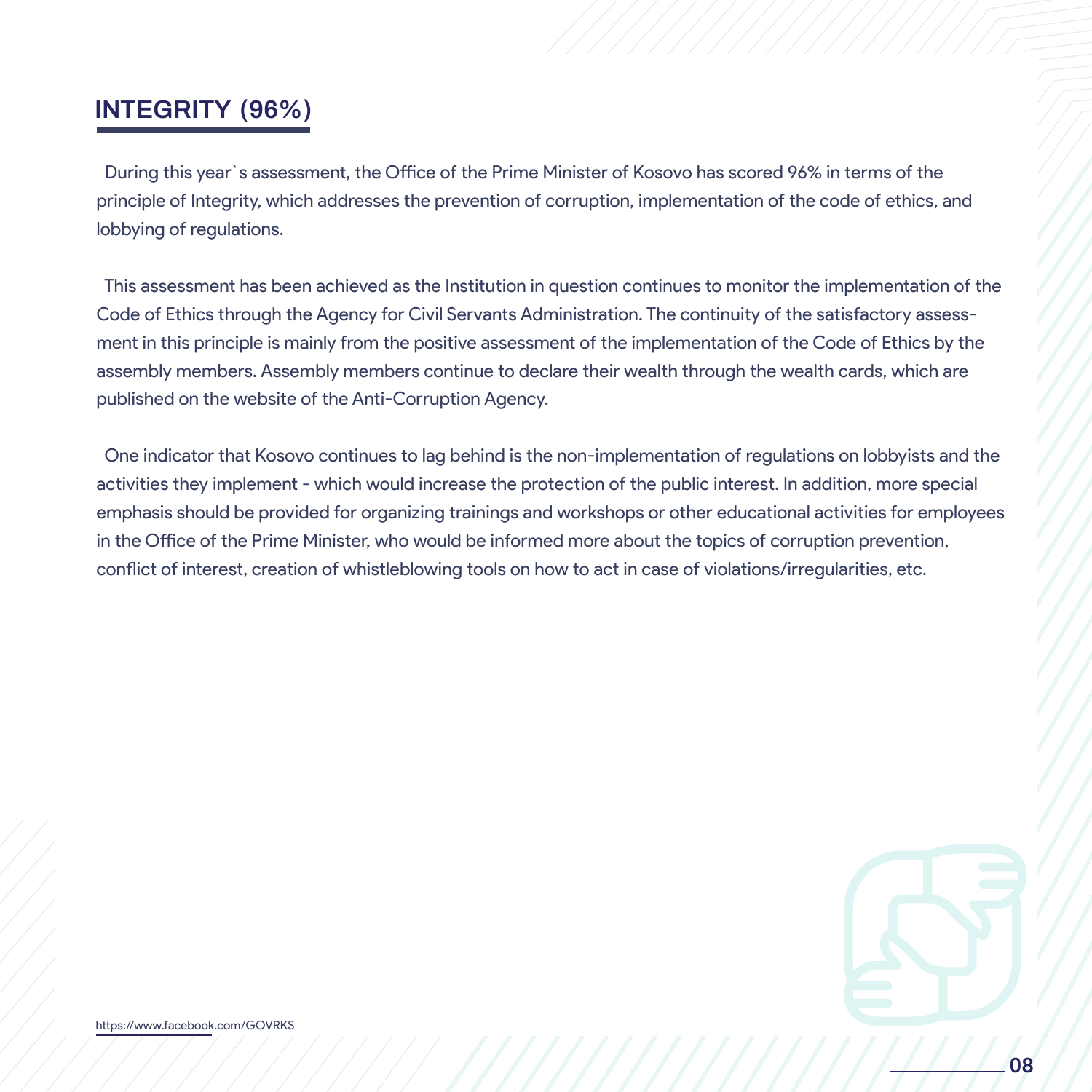## **AWARENESS (71%)**

 In the last component of the assessment, the Office of the Prime Minister of Kosovo has scored a result of 71%. The awareness component addresses the internal mechanisms used to monitor and assess the policies implemented by the Office of the Prime Minister. Given that there is a slight increase compared to last year's assessment, where it was scored 70%, it proves that the Office of the Prime Minister still has room for improvement.

 When analysing the sub-domain of strategic planning within the awareness component, it is worth noting that the Office for Strategic Planning (OSP) is operating in the Office of the Prime Minister. This office advises the Prime Minister and the Government on the strategic policy priorities of the Government, coordinates the strategic planning process, and reviews the strategic documents to ensure compatibility between them and the strategic priorities of the Government.

indicators, but during this year's measurement, the for measuring, monitoring, and assessing the perturn of the set of the set of the set of the set of the set of the set of the set of the set of the set of the set of the set of the set of the set of the set of the set of t Regarding the annual work plans and reports of the Government, this Institution puts in place performance indicators, but during this year's measurement, they were not available on the official website of the Office of the Prime Minister. Such indicators should be easily accessible to the public and stakeholders as they are important for measuring, monitoring, and assessing the performance of the relevant Ministries.

However, it is worth noting that th<br>Procedure of the Government of K However, it is worth noting that the reporting of the Ministries continues to be consistent with the Rules and Procedure of the Government of Kosovo, which specify the method and type of information required in the ministry's reports - which are sent to the Office of the Prime Minister for approval.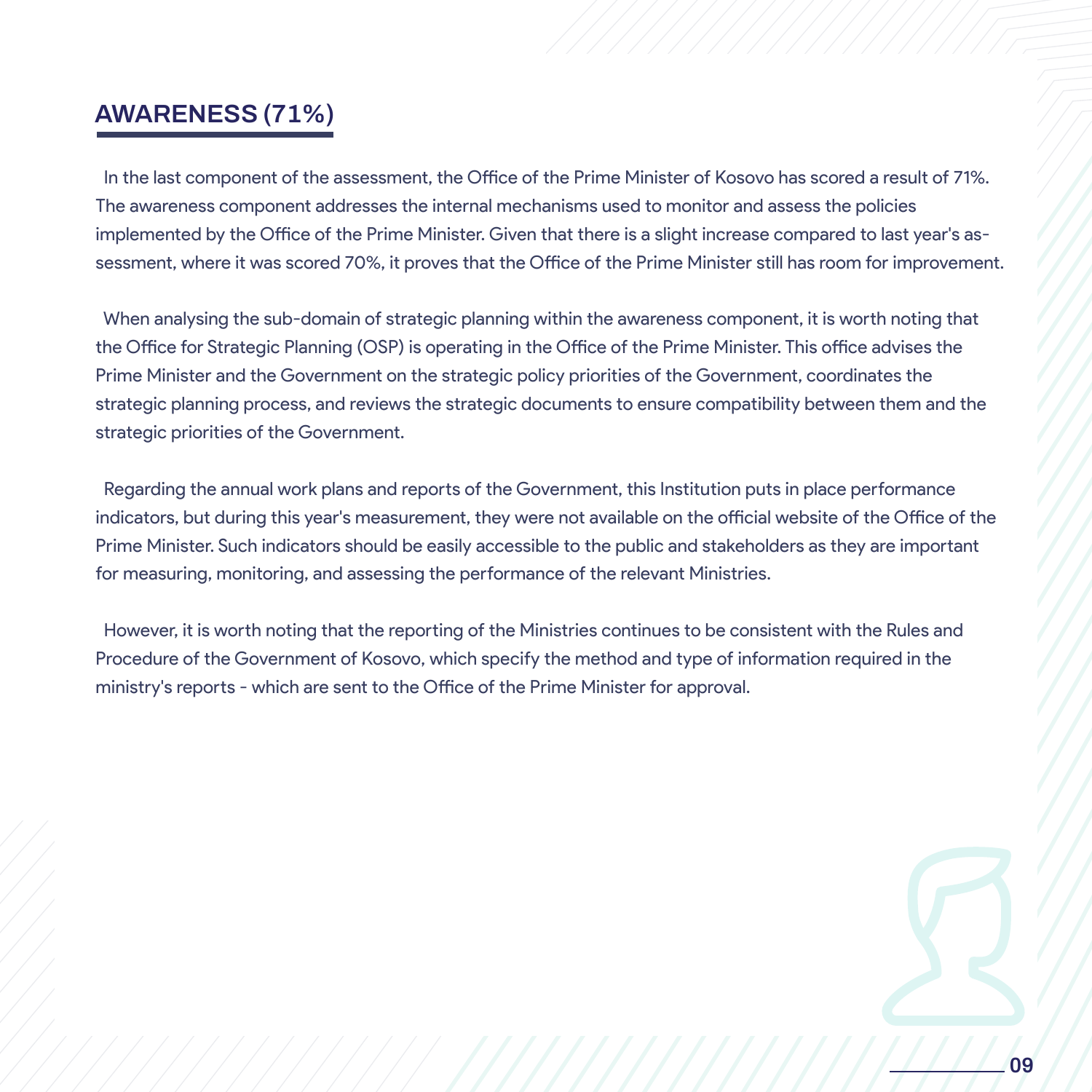#### **CITIZENS' ENGAGEMENT IN THE WORK OF THE EXECUTIVE POWER IN KOSOVO**

 ODK has continued its cooperation with UBO Consulting by researching the commitment and opinions of citizens for the work of the Government of Kosovo. A total of 1065 citizens of the Republic of Kosovo were interviewed through the comprehensive sampling method, grouped by age, gender, ethnicity, place of residence, and family income.

 From the surveys conducted, the work of the Government of Kosovo is less followed than the work of the Assembly of Kosovo. Based on the survey findings, the percentage of respondents who indicated that they follow little of the work of the Government is 43.8% of women and 32.0% of men. On the other hand, the work of the Government of Kosovo is not followed at all by 22.3% of women and 16.1% of men surveyed, and is highly followed by only 3.6% of women and 7.9% of men. These findings may indicate that the work of the Government fails to be provided in an understandable and accessible format to citizens.

The next question that was addressed was how much the respondents think that the decisions of the<br>Government reflect their views Overall, the bighest response was that participants do not think that c decisions reflect their views, with 57.1% of women and 62.7% of men indicating this. Whereas 23.6% of women and 27.2% of men said that they think that the decisions of the government reflect their views, while 19.3% of women and 10.2% of men said they did not have an opinion.<br>It is worth noting that in the last question addressed to the Government reflect their views. Overall, the highest response was that participants do not think that government decisions reflect their views, with 57.1% of women and 62.7% of men indicating this. Whereas 23.6% of women

 It is worth noting that in the last question addressed to the participants, more than half of the respondents do not think that they can contribute to the initiatives of the Government of Kosovo. Whereas only 36.3% of men, and 27.2% of women thought that they could contribute to the work of the Institution in question. On the other hand, 17.8% of men and 12.4% of women surveyed in regard to this issue did not have a definite opinion.

receiving these results, it shou<br>is in the work of the Assembly After receiving these results, it should be emphasized that it is important to take into consideration the beliefs of citizens in the work of the Assembly, and therefore, the activities should be focused on developing communication forms that reach the citizens - thus enabling their input on the work of the relevant Institution.

//////////////